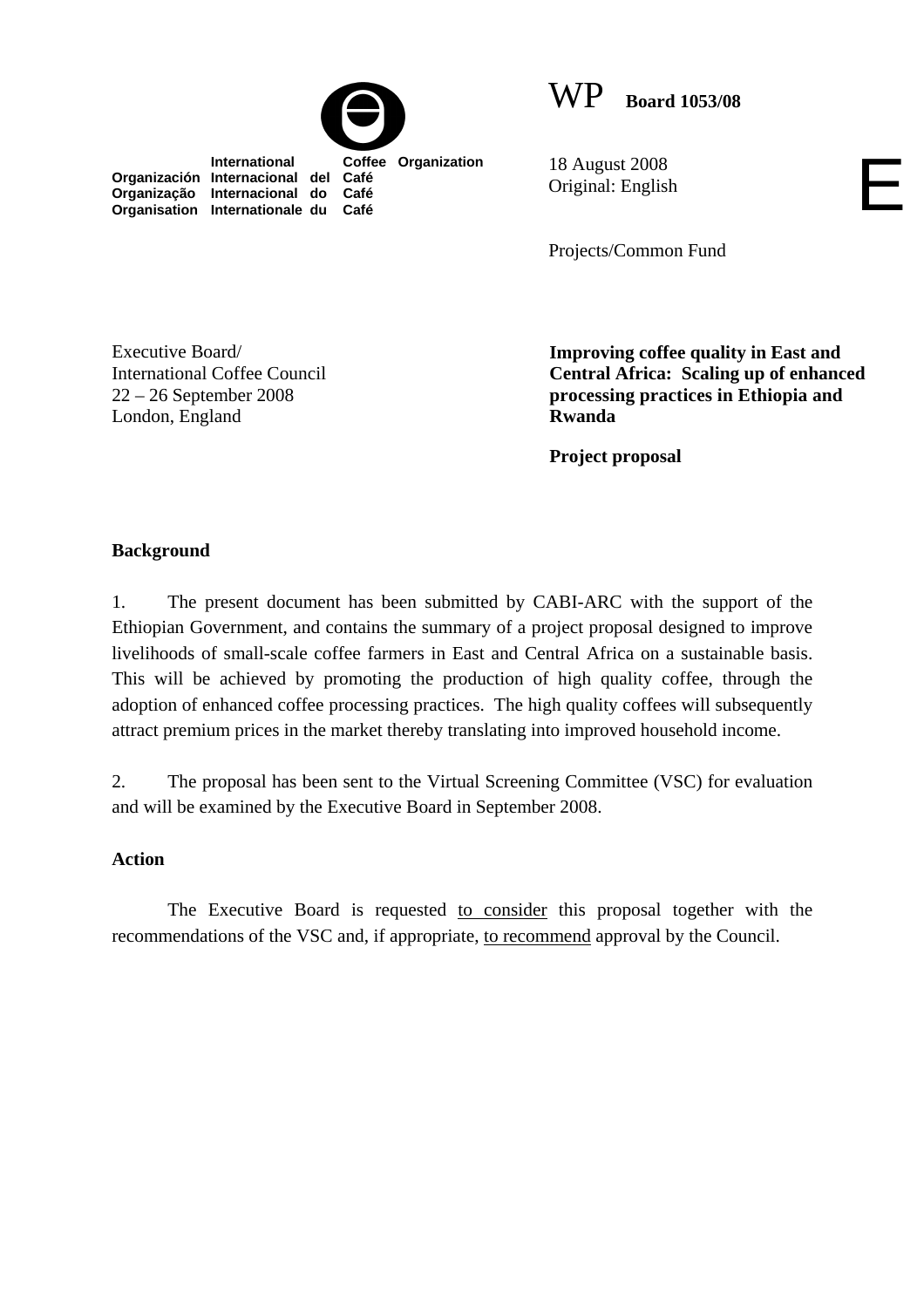#### **PROJECT SUMMARY**

- **1. Project title:** Improving coffee quality in East and Central Africa: Scaling up of enhanced processing practices in Ethiopia and Rwanda
- 2. Duration: Five years

**5. Objective and** 

- **3.** Location: Burundi, Democratic Republic of Congo (DRC), Ethiopia and Rwanda
- **4. Nature of the project:** This proposal builds on the lessons learned during the pilot phase of the project on improving coffee quality in East and Central Africa through enhanced processing practices in Ethiopia and Rwanda (Project Ref. CFC/ICO/22). The positive outcomes of the pilot project with respect to the production of premium quality, eco-pulped and sun-dried naturals will be scaled up and out in Ethiopia and Rwanda. This will be in addition to dissemination of information on good production and processing practices in Burundi and the DRC. The project aims to catalyse better access to investment funds through revolving funds, commercial loans and rural savings. At the same time, the project will respond to the emerging challenges to sustainable production of high quality coffee by promoting good agronomic practices for enhanced productivity and developing frameworks for direct participation in the higher level segments of the markets by smallholder farmers. By consistently producing high quality differentiated coffees and empowering the farmers to have better access to markets, farmers will be able to negotiate remunerative prices, thereby increasing household incomes and improving their livelihoods.

# **scope of the project:** The strategic goal of the project is to improve the livelihoods of small-scale coffee farmers in East and Central Africa on a sustainable basis. This will be achieved by promoting the production of high quality coffee, through the adoption of enhanced coffee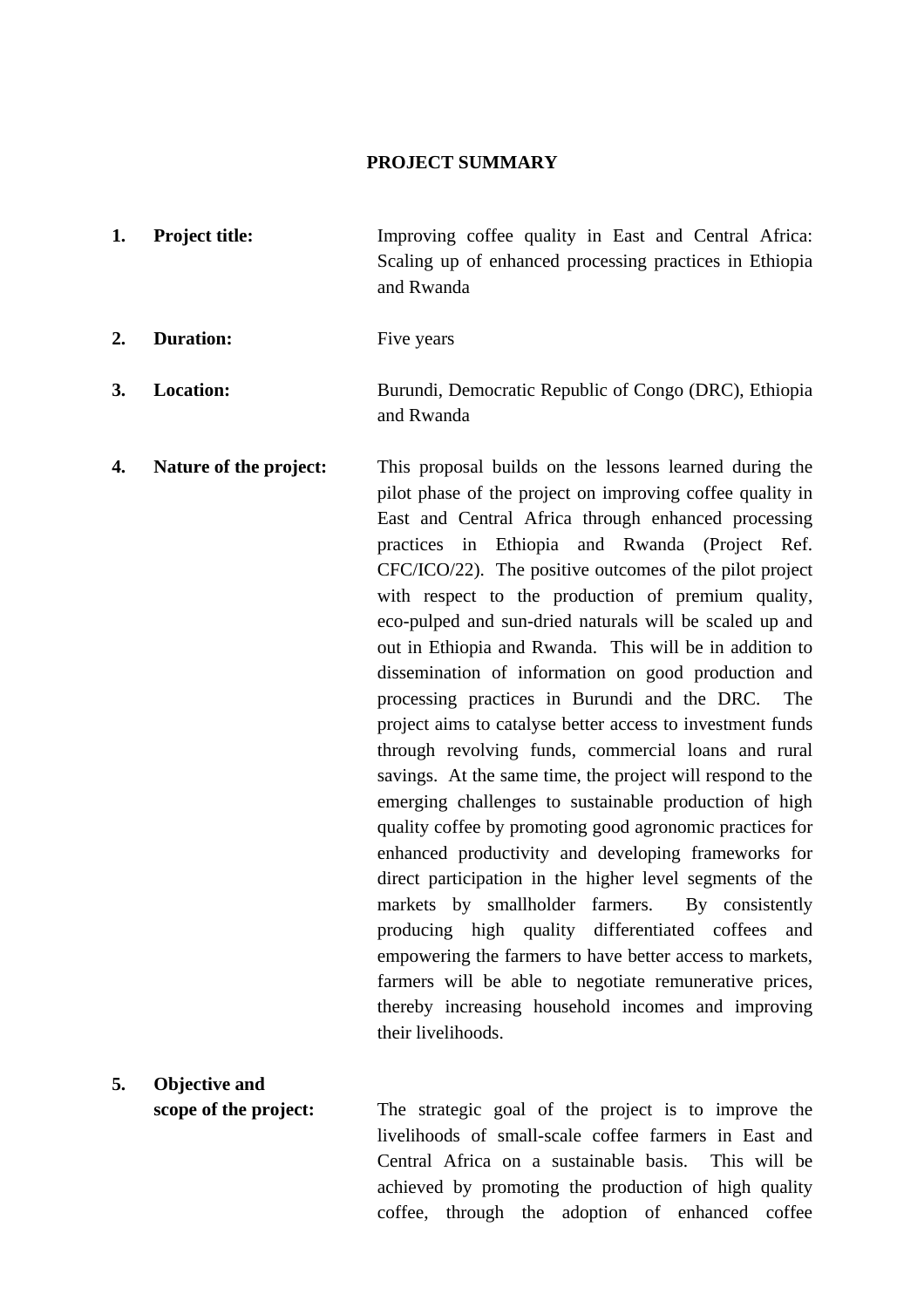processing practices. The high quality coffees will subsequently attract premium prices in the market thereby translating into improved household income. Results obtained during the preceding pilot phase demonstrated that premiums as high as 70% above local prices are attainable. More specifically, the purpose of the project is to empower smallholder farmers to consistently produce adequate quantities of high quality coffee and to more effectively participate in the coffee production, processing and marketing chain.

The project will comprise the following components:

- (a) Catalyse enhanced and sustainable access to financial services by smallholder farmers;
- (b) Scaling up and out of improved coffee processing practices throughout the coffee-growing districts of Ethiopia and Rwanda;
- (c) Integrating smallholder farmers into the higher levels of the coffee value chain;
- (d) Improved access to production and market information by all coffee value chain players; and
- (e) Project coordination, supervision and monitoring.
- **6. Estimated total cost:** US\$8,677,725
- **7. Financing sought from the Fund:** US\$7,387,485 (grant)
- **8. Counterpart contribution:** US\$1,290,240

# **9. Project Executing Agency (PEA):** CABI-ARC, Nairobi, Kenya

- **10. Collaborating institutions:** Ministry of Agriculture and Rural Development Extension and marketing departments of Ethiopia, Office des Cultures Industrielles du Rwanda (OCIR-Café), Office du Café du Burundi (OCIBU) and Office National du Café (ONC) of the DRC.
- **11. Supervisory body:** International Coffee Organization (ICO)
- **12. Estimated starting date**: 2008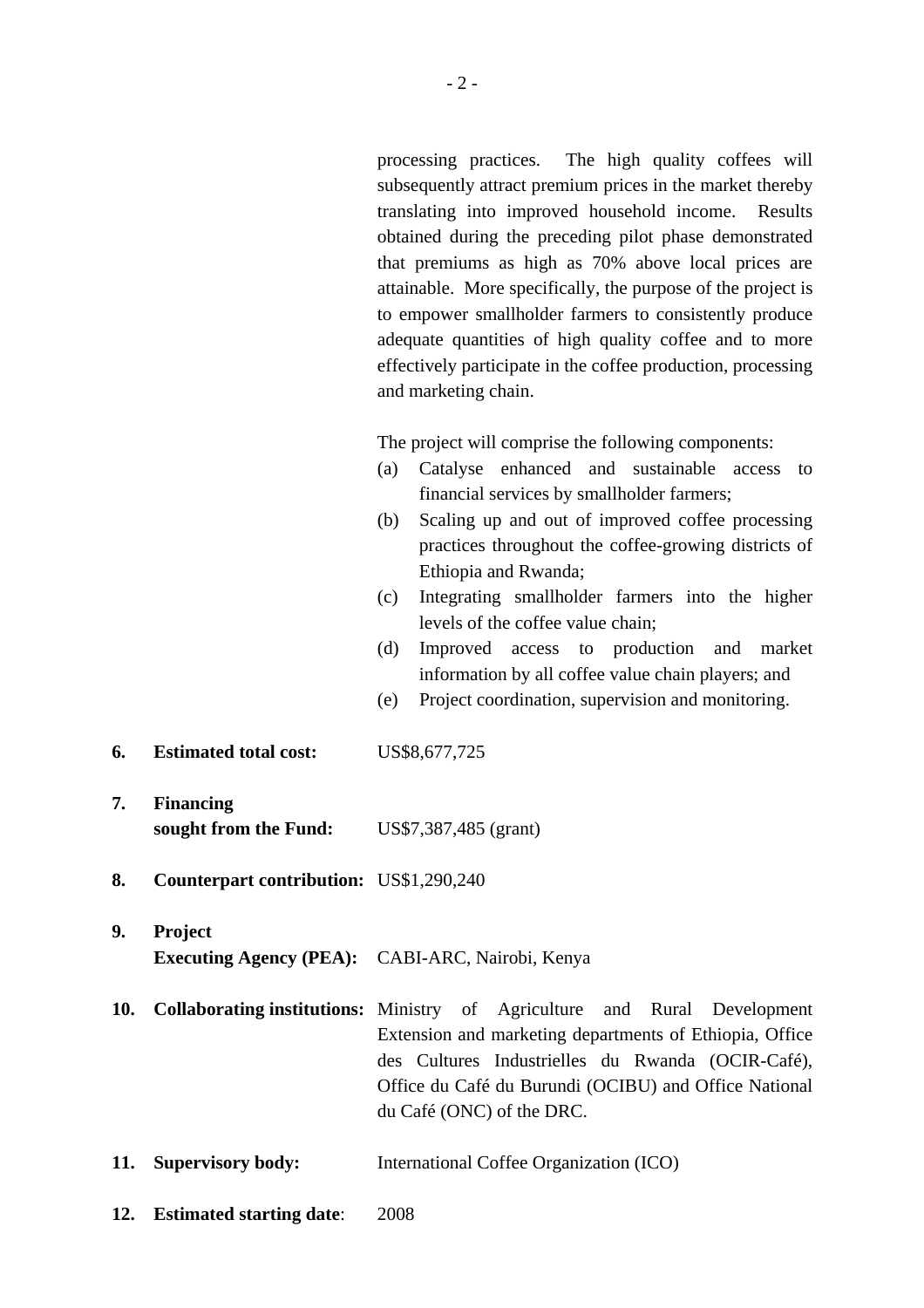#### **LOGICAL FRAMEWORK**

| <b>Narrative summary</b>                                                                                                                                                                                                                          | Objectively verifiable indicators                                                                                                                                                                                                                                                                                                                                                                                                                                                                                                                                                                                                                                                                                                                                                                                                                                                                                                                                    | <b>Means of verification</b>                                                                                                                                                                                                                           | <b>Assumptions</b>                                                                                                                                                                                                                                                                                                                                                                                       |
|---------------------------------------------------------------------------------------------------------------------------------------------------------------------------------------------------------------------------------------------------|----------------------------------------------------------------------------------------------------------------------------------------------------------------------------------------------------------------------------------------------------------------------------------------------------------------------------------------------------------------------------------------------------------------------------------------------------------------------------------------------------------------------------------------------------------------------------------------------------------------------------------------------------------------------------------------------------------------------------------------------------------------------------------------------------------------------------------------------------------------------------------------------------------------------------------------------------------------------|--------------------------------------------------------------------------------------------------------------------------------------------------------------------------------------------------------------------------------------------------------|----------------------------------------------------------------------------------------------------------------------------------------------------------------------------------------------------------------------------------------------------------------------------------------------------------------------------------------------------------------------------------------------------------|
| <b>Broad goal:</b><br>Improved sustainable livelihoods of small-scale<br>coffee farmers in East and Central Africa                                                                                                                                | At least 50% of smallholder coffee farmers in Ethiopia and<br>Rwanda living on more than 1 dollar a day<br>Vulnerability of smallholder farmers to fluctuations in world<br>л<br>coffee prices reduced<br>Increased export earnings secured from coffee                                                                                                                                                                                                                                                                                                                                                                                                                                                                                                                                                                                                                                                                                                              | ш<br>Annual reports of research<br>institutions in the collaborating<br>countries<br>Impact assessment reports<br><b>InterAfrican Coffee</b><br>Organisation (IACO) reports<br>ICO reports<br>National statistical data                                | Socio-economic stability prevails<br>$\blacksquare$<br>Political commitment to support the<br>coffee sector                                                                                                                                                                                                                                                                                              |
| <b>Project Purpose:</b><br>Smallholder farmers empowered to consistently and<br>efficiently produce adequate quantities of high quality<br>coffee and to more effectively participate in the coffee<br>production, processing and marketing chain | п<br>Farmers able to leverage local capital through commercial<br>loans to improve coffee processing facilities<br>$\blacksquare$<br>Investment by smallholder farmers in facilities for improved<br>coffee processing enhanced<br>Improved processing practices scaled up and out in at least<br>20% of the coffee growing districts in each country<br>Group marketing of coffee either through auction or direct<br>contracting undertaken by at least four viable farmer groups<br>Warehouse receipt system for smallholder coffee farmers<br>ш<br>developed and operational in at least four districts in Ethiopia<br>Farmers apply good agronomic practices to improve productivity<br>Improved access to better and alternative market outlets for<br>smallholders<br>Price gap between farm-gate and central market narrowed down                                                                                                                            | п<br>Project annual reports<br>п<br><b>IACO</b> reports<br>п<br>Mid-term evaluation report<br>End of project report<br>Coffee liquoring units (CLU)<br>п<br>and Project Implementation<br>Agreement (PIA) reports                                      | Prevailing conditions of the world<br>coffee market remain stable or improve<br>Consumers willing to pay premiums<br>ш<br>for superior quality coffee<br>Commitment of the farmers and<br>exporters to the project sustained<br>throughout the project period<br>Commercial banks willing to develop<br>п<br>products targeted to smallholder coffee<br>farmers<br>Favourable weather conditions prevail |
| <b>Outputs:</b><br>Sustainable access to financial services by<br>smallholder farmers facilitated                                                                                                                                                 | Periods of financial insecurity by smallholder farmers in Ethiopia<br>and Rwanda identified and modalities for bridging the identified<br>financial gaps developed and agreed upon with stakeholders<br>Revolving fund to finance investment in good agricultural<br>and processing practices established<br>Sustainable loan guarantee system for smallholder farmers<br>developed and agreed upon by stakeholders<br>Platform for participatory development of loan products for<br>smallholder farming system in Ethiopia and Rwanda developed<br>and agreed upon with relevant stakeholders<br>Appropriate loan products for both individual and group borrowing<br>by smallholder coffee farmers developed and rolled out<br>Systematic loan recovery system for smallholder loans<br>beneficiaries developed and agreed upon with the relevant<br>stakeholders<br>Formation of rural savings and credit scheme for smallholder<br>coffee producers facilitated | Project annual and progress<br>reports<br>п<br>Mid-term review and other<br>external appraisal report<br>п<br>Ministry of Agriculture reports<br>Reports of financial institutions<br>п<br>٠<br>CLU reports<br>$\blacksquare$<br>End of project report |                                                                                                                                                                                                                                                                                                                                                                                                          |